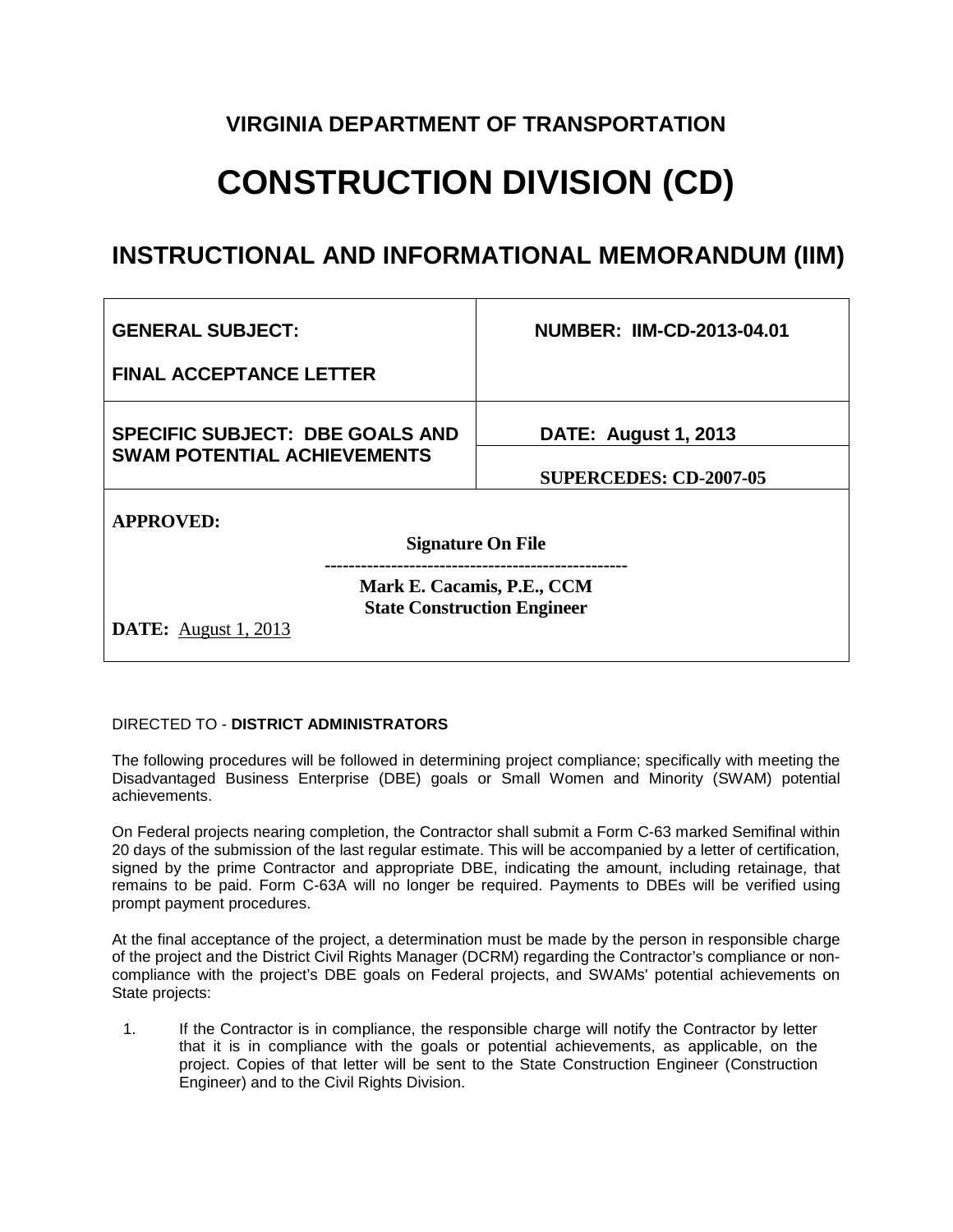- 2. If the Contractor is not in compliance, the responsible charge will notify the Contractor by letter that it is in non-compliance with the goals or potential achievements, as applicable, on the project. Copies of that letter will be sent to the State Construction Engineer and to the Civil Rights Division**.** *Please note:**When there is non-compliance on a Federal Project, this letter is critical in that it establishes a specific point from which to measure the various time frames if the Contractor wants to request a panel hearing.*
- 3. Follow the applicable sections of the Road and Bridge Specifications, Special Provisions or Special Provision Copied Notes.

On Federal projects, within 30 days of the payment of the Final estimate, the Contractor shall submit a Form C-63 marked Final. The final Form C-63 will be compared with the Semifinal submissions to assure proper payment has been made to the DBE subcontractors and make certain that the Contractor has fully complied with the requirements of Special Provision for Section 110.04 of the specifications.

Attached are example letters for anticipated conditions, i.e., DBE goals met; DBE goals not met; no DBE goals; SWAM potential achievements met; SWAM potential achievements not met; no SWAM potential achievements. It is imperative that the language in bold type be included in the actual letter sent in accordance with the applicable condition(s).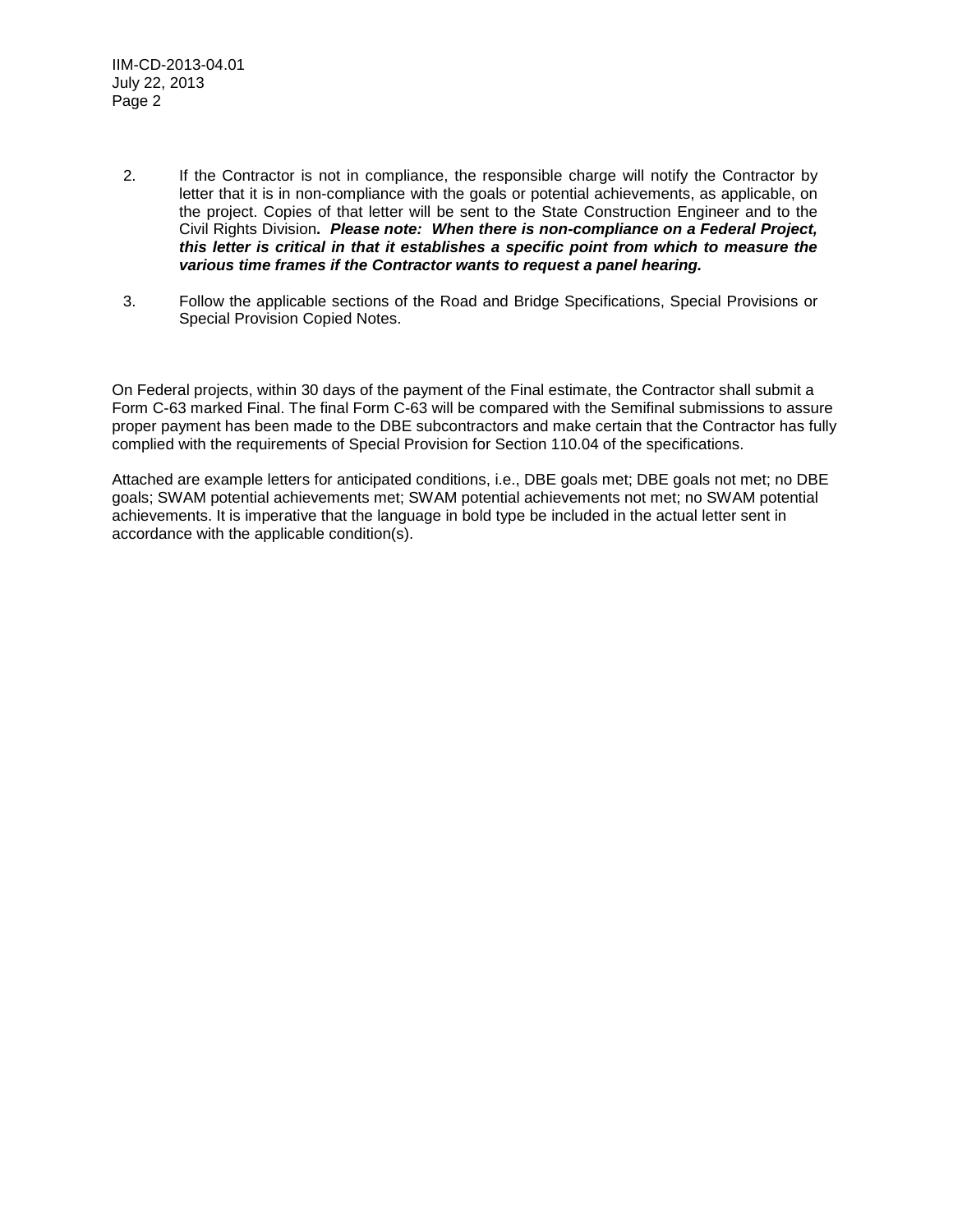#### EXAMPLE LETTER FOR DBE GOALS NOT MET FEDERAL PROJECTS >Date

>Contractor Name >P.O. Box >City, State Zip

 $ATTN: >$ 

SUBJECT: Project Number Final Inspection

To Addressee:

In accordance with your letter dated (DATE), a final inspection has been made on the above mentioned project on (DATE) with the following in attendance:

**As authorized by the Chief Engineer, the work on the referenced project is deemed completed to the satisfaction of the Chief Engineer and the project is accepted as of (DATE).**

**This project has a >\_\_\_\_\_\_ percent DBE goal. At this writing, our records indicate the DBE goals have not been met. Paragraph 1 of the section on During the Contract, in Special Provision 110.04 states, "If the Contractor fails upon completion of the project to meet the required participation, the Contractor and any prime contractor affiliates, as in the case of a joint venture, may be enjoined from bidding as a prime Contractor, or participating as a subcontractor on VDOT projects for a period of 90 days."**

Paragraph 2 of the section on During the Contract, in Special Provision 110.04 states, "Prior to enjoinment from bidding or denial to participate as a subcontractor for failure to comply with participation requirements, as provided hereinbefore, the Contractor may submit documentation to the Construction Engineer to substantiate that failure was due solely to quantitative underrun(s) or elimination of items subcontracted to DBEs and that all feasible means have been used to obtain the required participation. The Construction Engineer, upon verification of such documentation, shall make a determination whether or not the Contractor has met the requirements of the Contract."

**Paragraph 3 of the aforementioned provision states, "If it is determined that the aforementioned documentation is insufficient or the failure to meet required participation is due to other reasons, the Contractor may request an appearance before the Administrative Reconsideration Panel to establish that all feasible means were used to meet such participation requirements."**

**If you elect to request an administrative review, as mentioned in Paragraph 2 of the section on During the Contract, of Special Provision 110.04, or a panel hearing, as mentioned in Paragraph 3 of the aforementioned provision, you are to advise the State Construction Engineer, 1401 East Broad Street, Richmond, Virginia, 23219, in writing, within 14 days of the date of this correspondence. Failure to make this written request within the time specified will result in an automatic ninety (90) day enjoinment. Any relevant documentation that you want to be considered by the Panel should be included in your panel hearing request. A panel hearing brochure is attached for your information.**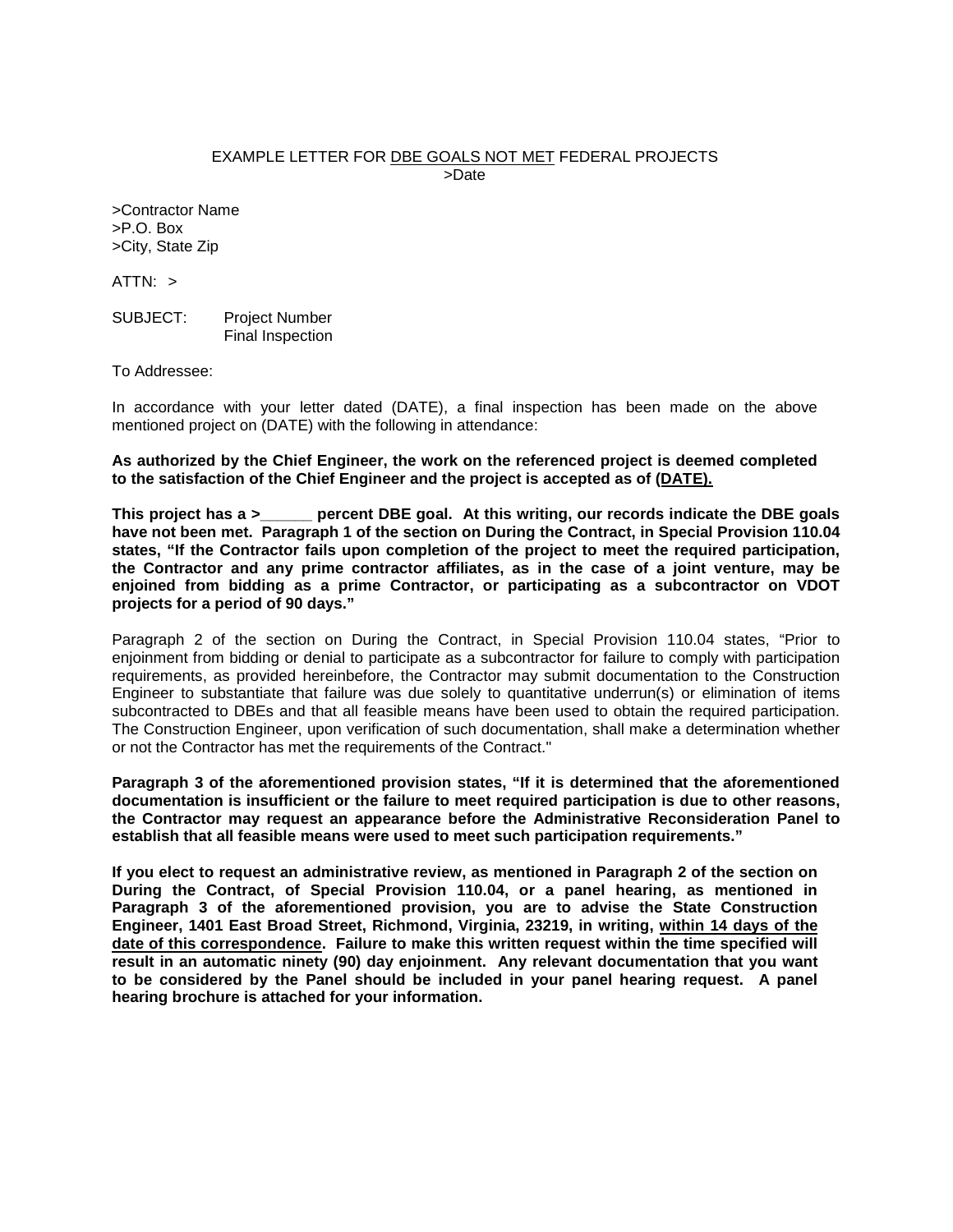Within forty-five (45) days of the final acceptance of the project, all required forms, certifications, and releases are due. Failure to submit these forms may extend the ninety (90) day time limit for final payment in accordance with Section 109.09 of the Specifications.

Sincerely,

Title (Responsible Charge Engineer)

>SEC/RE

cc: (Need to know personnel)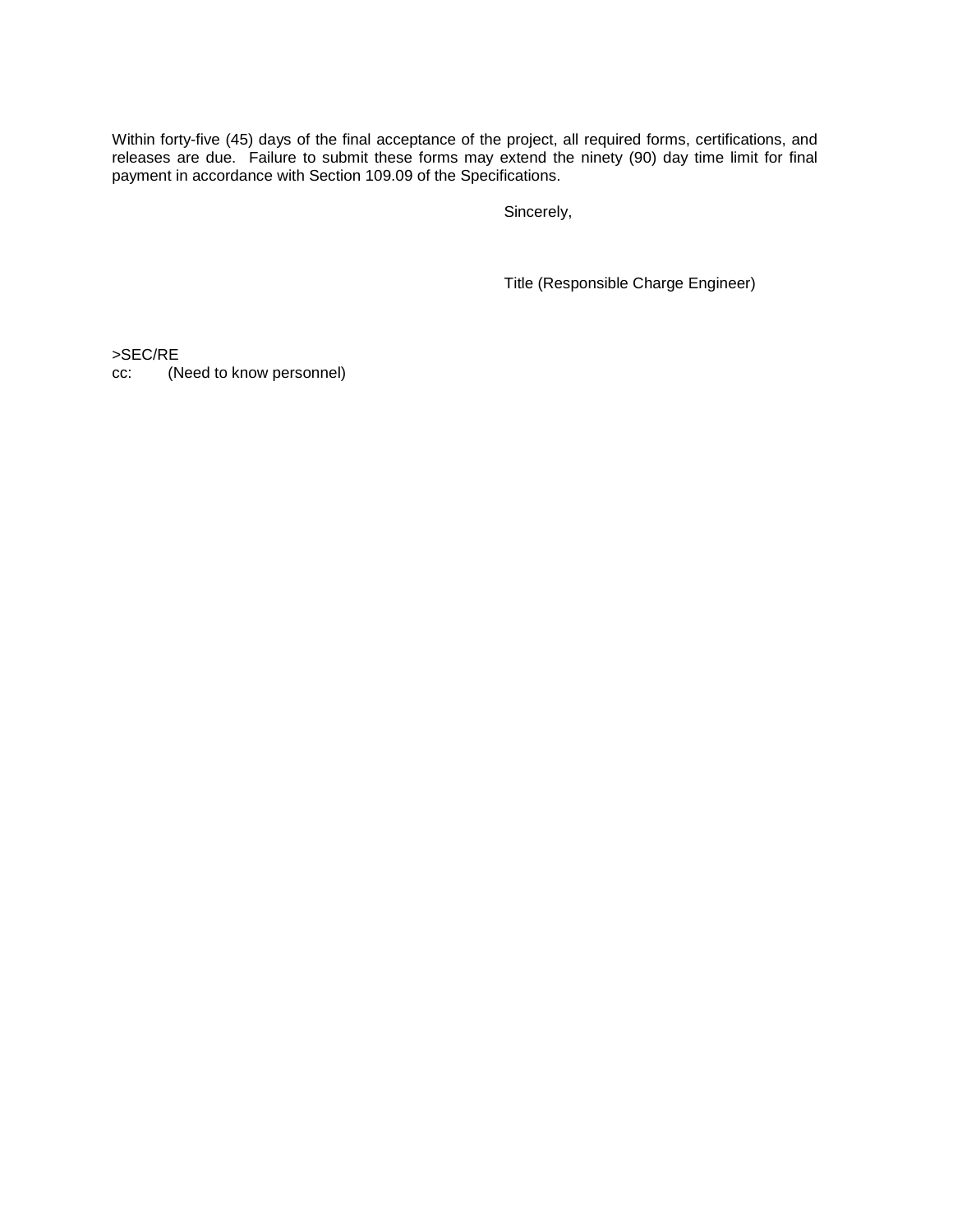#### EXAMPLE LETTER FOR DBE GOALS MET FEDERAL PROJECTS

>Date

>Contractor Name >P.O. Box >City, State Zip

ATTN: >

SUBJECT: Project Number Final Inspection

To Addressee:

In accordance with your letter dated (DATE), a final inspection has been made on the above mentioned project on (DATE) with the following in attendance:

**As authorized by the Chief Engineer, the work on the referenced project is deemed completed to the satisfaction of the Chief Engineer, and the project is accepted as of (DATE).**

**The project had a >\_\_\_\_\_ percent DBE goal. At this writing, our records indicate the DBE requirements will be met.**

Within forty-five (45) days the final acceptance of the project, all required forms, certifications, and releases are due. Failure to submit these forms may extend the ninety (90) day time limit for final payment in accordance with Section 109.09 of the Specifications.

Sincerely,

Title (Responsible Charge Engineer)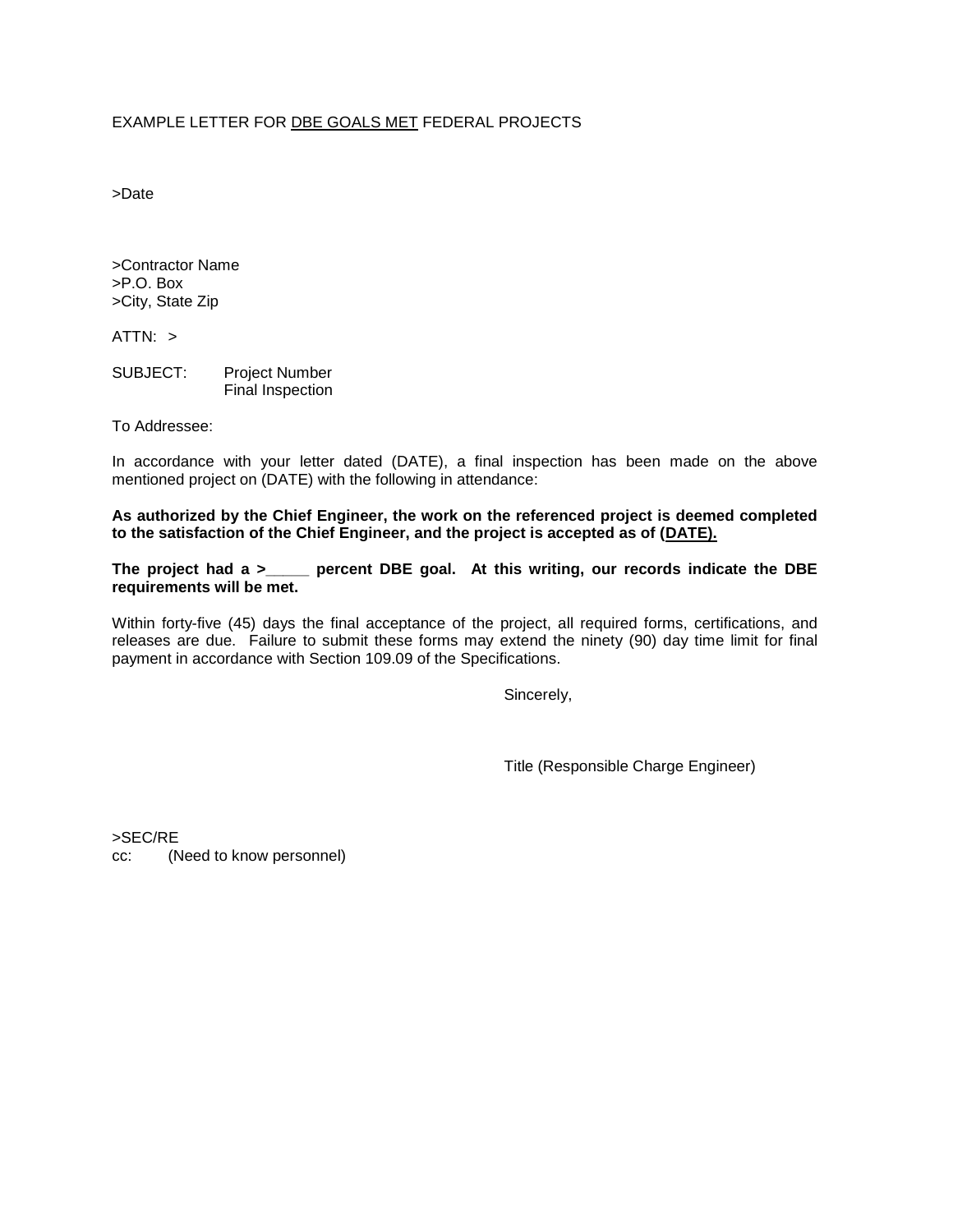#### EXAMPLE LETTER FOR NO DBE GOALS FEDERAL PROJECTS

>Date

>Contractor Name >P.O. Box >City, State Zip

ATTN: >

SUBJECT: Project Number Final Inspection

To Addressee:

In accordance with your letter dated (DATE), a final inspection has been made on the above mentioned project on (DATE) with the following in attendance:

**As authorized by the Chief Engineer, the work on the referenced project is deemed completed to the satisfaction of the Chief Engineer, and the project is accepted as of (DATE).**

#### **There were no DBE goals on this project.**

Within forty-five (45) days of the final acceptance of the project, all required forms, certifications, and releases are due. Failure to submit these forms may extend the ninety (90) day time limit for final payment in accordance with Section 109.09 of the Specifications.

Sincerely,

Title (Responsible Charge Engineer)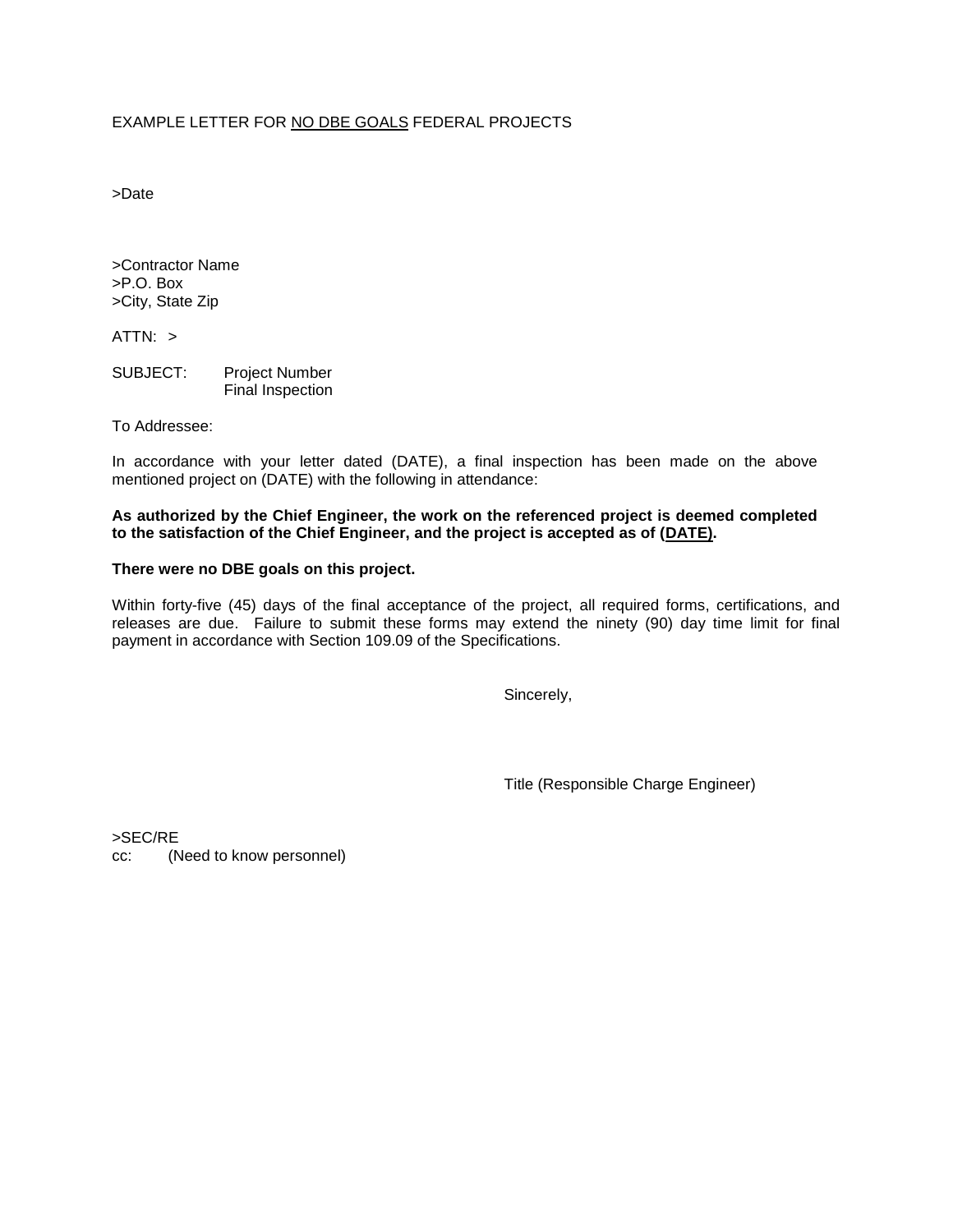#### EXAMPLE LETTER FOR SWAM POTENTIAL ACHIEVEMENTS MET STATE PROJECTS

>Date

>Contractor Name >P.O. Box >City, State Zip

 $ATTN: >$ 

SUBJECT: >Project Number Final Inspection

To Addressee:

In accordance with your letter dated (DATE), a final inspection has been made on the above mentioned project on (DATE) with the following in attendance:

**As authorized by the Chief Engineer, the work on the referenced project is deemed completed to the satisfaction of the Chief Engineer, and the project is accepted as of (DATE).**

**At this writing, our records indicate the SWAM potential achievements committed on this statefunded project will be met.**

Within forty-five (45) days of the final acceptance of the project, all required forms, certifications, and releases are due. Failure to submit these forms may extend the ninety (90) day time limit for final payment in accordance with Section 109.09 of the Specifications.

Sincerely,

Title (Responsible Charge Engineer)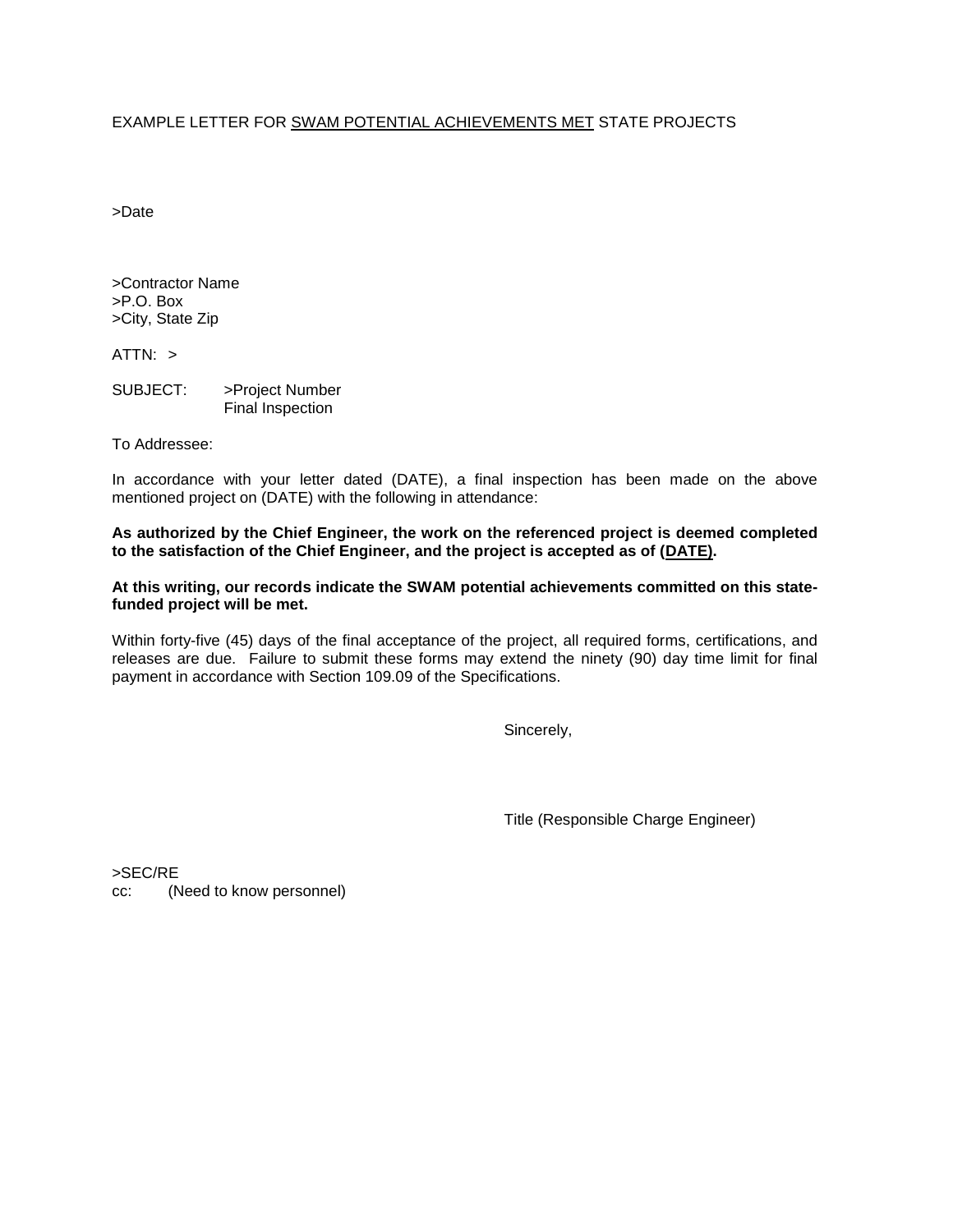#### EXAMPLE LETTER FOR NO SWAM POTENTIAL ACHIEVEMENTS STATE PROJECTS

>Date

>Contractor Name >P.O. Box >City, State Zip

ATTN: >

.

SUBJECT: >Project Number Final Inspection

To Addressee:

In accordance with your letter dated (DATE), a final inspection has been made on the above mentioned project on (DATE) with the following in attendance:

**As authorized by the Chief Engineer, the work on the referenced project is deemed completed to the satisfaction of the Chief Engineer, and the project is accepted as of (DATE).**

#### **There were no SWAM potential achievements on this project.**

Within forty-five (45) days of the final acceptance of the project, all required forms, certifications, and releases are due. Failure to submit these forms may extend the ninety (90) day time limit for final payment in accordance with Section 109.09 of the Specifications.

Sincerely,

Title (Responsible Charge Engineer)